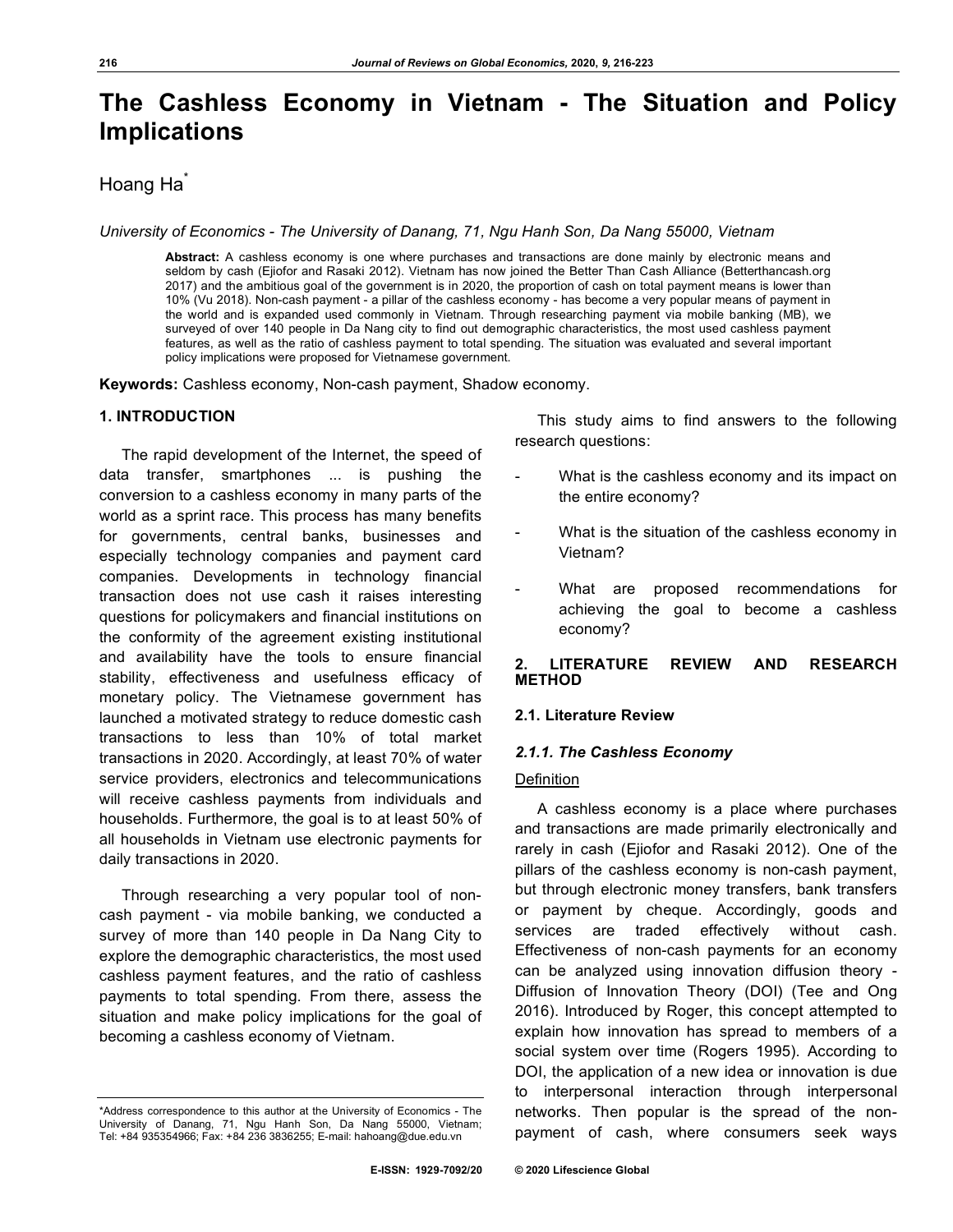transactions improved process and convenient, while businesses seeking to generate new revenue. The dissemination of cashless payments will lead to the application of cashless transactions in society or the community. As a result of the popularity of non-cash payments depends on how quickly society is willing to accept non-cash payments through the various stages of the renewal process, should lead to the application of different non-cash payments will be in different societies.

Back in the 1980s, a study found that in the 1960s and 1970s, the application of electronic money transfers would work as a substitute for cheques and cash as the main payment method in the United States (Fox 1980). Today, the use of electronic payments has continued to increase due to its convenience, safety and fast payment method. Oyewole, El-Maude *et al*. (2013) found that the adoption of electronic payments would positively affect economic and trade growth in Nigeria. Hasan, De Renzis *et al*. (2012) examined the basic relationship between the application of electronic retail payment and the general economic growth in 27 European countries during 1995 - 2009. They found that switching to efficient e-retail payments stimulated economic growth, consumption and trade in general. However, the impact of credit and debit card payments, money transfers and cheque payments on the economy is relatively low.

Electronic payments will replace widespread cheque payments, but cash-based payments will exist to a considerable extent (Liao and Handa 2010). Although technological advances have enabled innovation and innovation in electronic payment systems (Oyewole, El-Maude *et al*. 2013), from basic ATM card transactions to online credit transfers, debits direct, payment cards and cheque, the issues related to security; the user is not proficient in information technology and phishing emails are some disadvantages of applying the non-payment cash. Losing money and the danger of personal information undermines consumer confidence in electronic payment.

# The Cashless Economy in Vietnam

Results of the survey The status of cashless payment in 6 ASEAN countries (including Singapore, Thailand, Malaysia, Indonesia, Cambodia and Vietnam) conducted by IDG ASEAN shows that the rate of payment via card (Credit / Debit card) accounted for 38% of total transactions, via mobile banking accounted for 30% and via electronic wallets (E-wallet) accounted for 28.4%. On average, the percentage of non-cash payment transactions in 6 ASEAN countries is 36% and 64% is cash. Vietnam has a cash payment rate of 79% and non-cash payment is 21%, ranked 5/6 in the region.

According to data from the Central Institute for Economic Management (CIEM), up to now, the development of cashless payment in Vietnam, especially in agriculture and rural areas, is still limited. The proportion of non-cash payment / total means of payment is low, accounting for only 11.49%. The rate of cash use is very high, accounting for nearly 90% of spending; of which 99% for items below 100,000 VND (about 4 US Dollars). Nearly 85% of transactions at ATMs are simply withdrawals (Anh T, 2019).

According to the State Bank of Vietnam, the number of people with current bank accounts is 45.8 million / 92.6 million, equivalent to about half of the population. Regarding non-cash payment activities, by the end of September 2019, Vietnam had 32 non-bank organizations licensed to provide intermediary payment services, most of them providing services. e-wallets, electronic payment gateways, support for authorized payment, electronic money transfer. However, the ratio of non-cash payment transactions to total retail sales is still low, and the development of non-cash payment activities is limited.

The reason is that the financial and technical infrastructure system is mainly concentrated in large centers and cities and has not reached the difficult and backward areas. In addition, the rate of borrowing through financial institutions still has many forms of informal borrowing; digital finance has not yet developed, and the number of people using digital financial services is low. (Hong 2019)

# *2.1.2. The Benefits of a Cashless Economy*

# Increase the Efficiency of the Economy

Today, the speed, convenience and safety of noncash payments are being paid attention to by the government because the effectiveness of payments greatly affects the efficiency of mobilizing and allocating social capital. This also shows the development or stagnation of a nation's economy. In a cashless economy, the government will have benefits such as better tax evasion control and illegal cash flows. The central bank has better control over the money supply, thereby making the monetary policy more appropriate. The cashless economy provides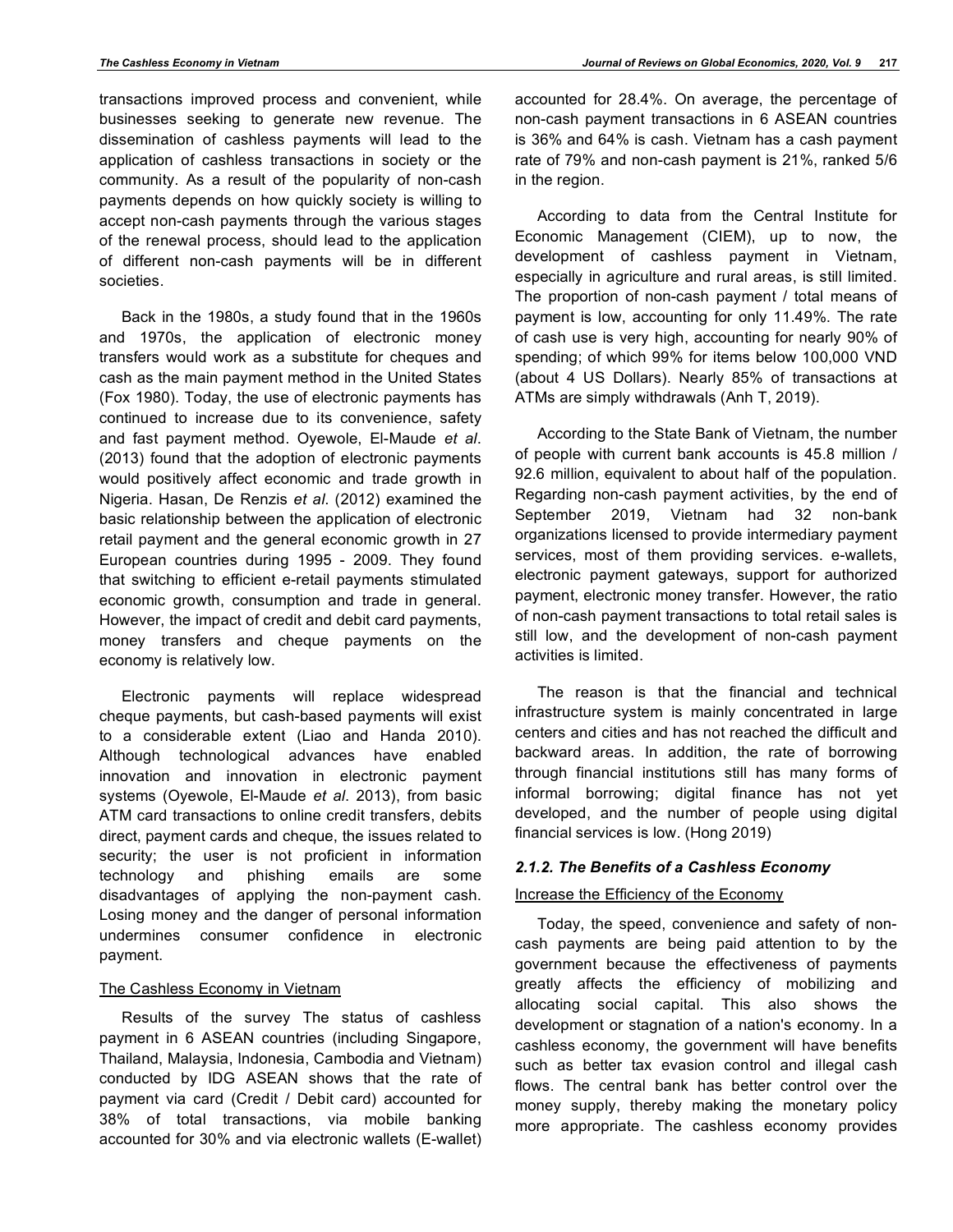transparency in business transactions and this will inevitably lead to an increase in tax revenue and an increase in infrastructure development which is important for economic development. A study by Zandi, Singh *et al*. (2013) investigated whether the long-term transition to credit and debit cards stimulated economic growth in 56 countries around the world. They found that electronic card payments can increase efficiency and boost the economy's consumption. Moreover, the application of electronic transactions is essential for transparency, accountability and reduction of cashrelated fraud, the key elements of economic growth and development (Mieseigha and Ogbodo 2013).

#### Reduce Crime

There is evidence of a causal relationship between cash and crime involving cash. A recent study found that reducing cash flow reduced overall crime rates, and rates for theft and assault. Local crime rates in poor neighborhoods have improved after introducing card-based social security benefits that are believed to reduce the amount of cash on the street. Because cash is so important to pursuiting illegal actions, this plays a role in curbing the root cause of street crime, slowing down the violation rate. Less cash means fewer crimes (Wright, Tekin *et al*. 2017).

# Reduce the Size of the Shadow Economy

The shadow economy, also known as the informal economy, has long been recognized and plays an increasingly important role in economies around the world, especially for developing countries like Vietnam. In recent years, the strong growth of Vietnam's economy has recorded the development and significant contribution of informal economic activities. Recently, the General Department of Statistics (Ministry of Planning and Investment) has submitted to the Prime Minister the Project of Statistics of unregulated economic areas (also called informal economy) in order to help the Government to introduce appropriate policies in the future. The shadow economy is intrinsically difficult to measure because agents involved in underground economic activities try to stay undetected. However, the demand for information on the extent of the shadow economy and its development over time is concerned by its impact on politics and the economy as a whole (Medina and Schneider 2018). Understanding the whole economic activity, including the production of formal and informal goods and services, is essential for the formulation of economic policies to cope with increasing fluctuations. Moreover, the size of the shadow economy is an important input for policymakers to estimate the level of tax evasion and can therefore make decisions to bring the shadow economy under control. Although the ratio of cash payments is not a reliable indicator of the size of the shadow economy, the abolition of cash will increase the cost of illegal payments and may then reduce the tissue of the shadow economy. Without cash, the shadow economy could be reduced by 10 % to 20% (Schneider 2017).

#### **2.2. Research Method**

The study was conducted based on a combination of two methods: qualitative research and quantitative statistical descriptive research. Previous studies on the cashless economy have been carefully studied to build a theoretical basis and set up survey questions for the next step which is quantitative statistical descriptive research. Through researching a very popular tool of non-cash payment is the form of payment via mobile banking (MB), we conducted a survey of over 140 people in Da Nang City to understand the demographic characteristics, the most used cashless payment features, and the ratio of cashless payments to total spending. We contacted potential respondents and inquired whether they had mobile banking usage experience. Only those users with mobile banking usage experience were selected as the targets and asked to fill the questionnaire. The collected data will be processed and put into SPSS software to perform descriptive statistical analysis. From there, assess the situation and propose policy implications for achieving the goal of becoming a cashless economy of Vietnam.

#### **3. RESEARCH RESULTS AND DISCUSSION**

#### **3.1. Research Results**

# *3.1.1. Characteristics of Research Subjects*

The demographic structure of the data shows diversity in age, occupation, average income and education level. From that, it is possible to identify the research sample that is guaranteed to be representative of those who use an extremely important payment instrument in a cashless economy the mobile banking application, which is a tool to help improve efficiency and increase the satisfaction of users of banking services in a digital age.

In general, most of the interviewees were new to non-cash payment, showing that this payment method is still quite new. With the rate of more than 60% of respondents saying their MB usage time is less than 1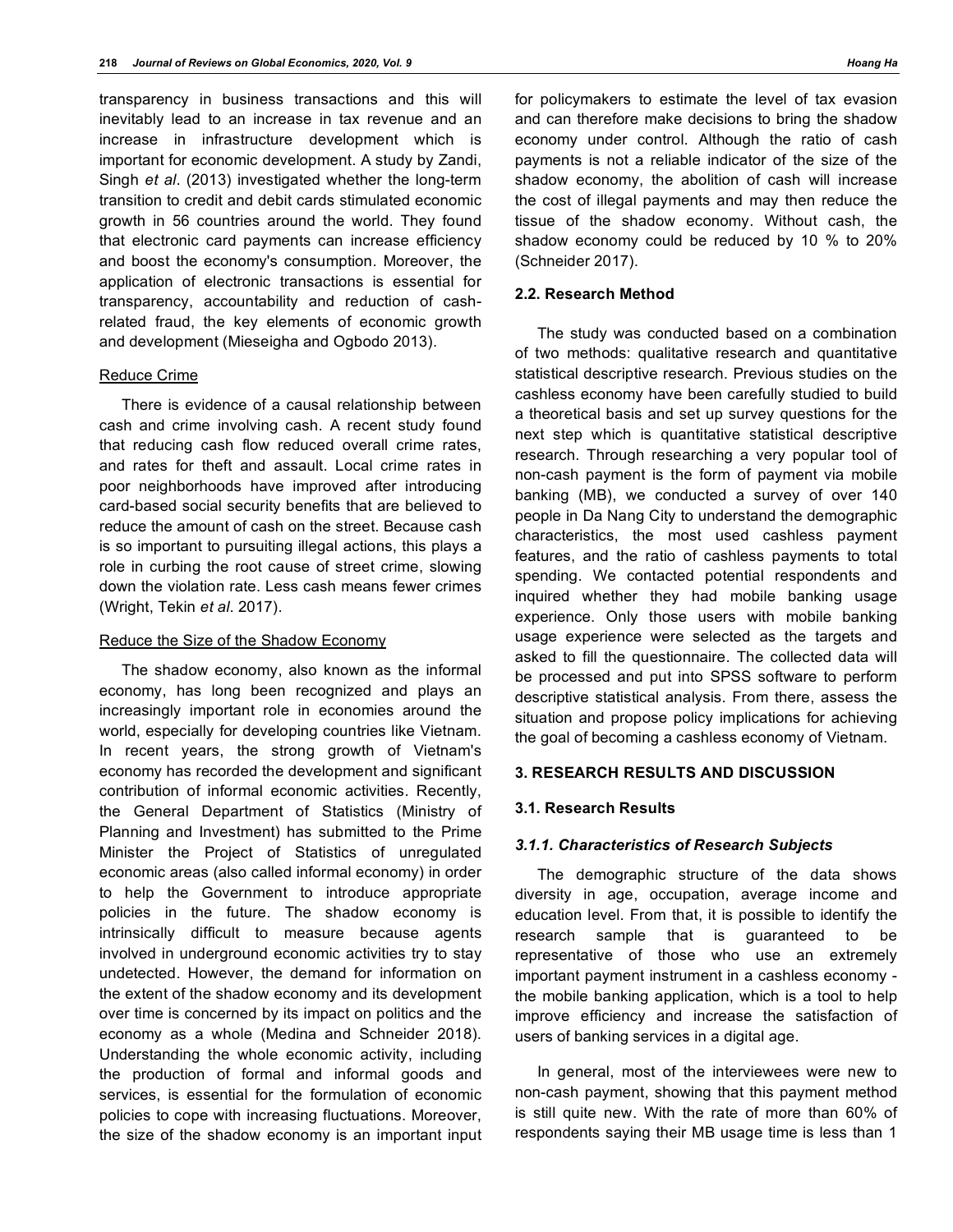# **Table 1: Demographic Structure of Data**

| <b>Characteristics</b> |                          | Number (person) | Ratio |  |
|------------------------|--------------------------|-----------------|-------|--|
| Gender                 | Male                     | 66              | 46.5% |  |
|                        | Female                   | 76              | 53.5% |  |
| Age                    | 18-25 years old          | 70              | 49.3% |  |
|                        | 26 - 30 years old        | 28              | 19.7% |  |
|                        | 31 - 35 years old        | 18              | 12.7% |  |
|                        | 36 - 40 years old        | 11              | 7.7%  |  |
|                        | over 41 years old        | 15              | 10.6% |  |
| Job                    | Student                  | 63              | 44.4% |  |
|                        | Staff                    | 24              | 16.9% |  |
|                        | <b>Business owners</b>   | 15              | 10.6% |  |
|                        | <b>Officials</b>         | 30              | 21.1% |  |
| Other                  |                          | 10              | 7.0%  |  |
| Average income         | Less than 5 million VND  | 71              | 50%   |  |
|                        | From 5 - 10 million VND  | 27              | 19%   |  |
|                        | From 10 - 15 million VND | 18              | 12.7% |  |
|                        | From 15-20 million VND   | 12              | 8.5%  |  |
|                        | Over 20 million VND      | 14              | 9.9%  |  |
| Academic level         | High school graduation   | 13              | 9.2%  |  |
|                        | Studying at University   | 65              | 45.8% |  |
|                        | Graduate                 | 52              | 36.6% |  |
|                        | Postgraduate             | 12              | 8.5%  |  |

(Source: Analysis of survey data in 2019 by the author).

# **Table 2: Duration of Using MB**

| Time using MB           | Number (person) | Ratio |  |
|-------------------------|-----------------|-------|--|
| Under 6 months          | 50              | 35.2% |  |
| From 6 months to 1 year | 39              | 27.5% |  |
| From 1 to 3 years       | 26              | 18.3% |  |
| More than 3 years       | 27              | 19.0% |  |
| Total                   | 142             | 100%  |  |

(Source: Analysis of survey data in 2019 by the author).



**Figure 1:** The most frequently used features of MB.

(Source: Analysis of survey data in 2019 by the author).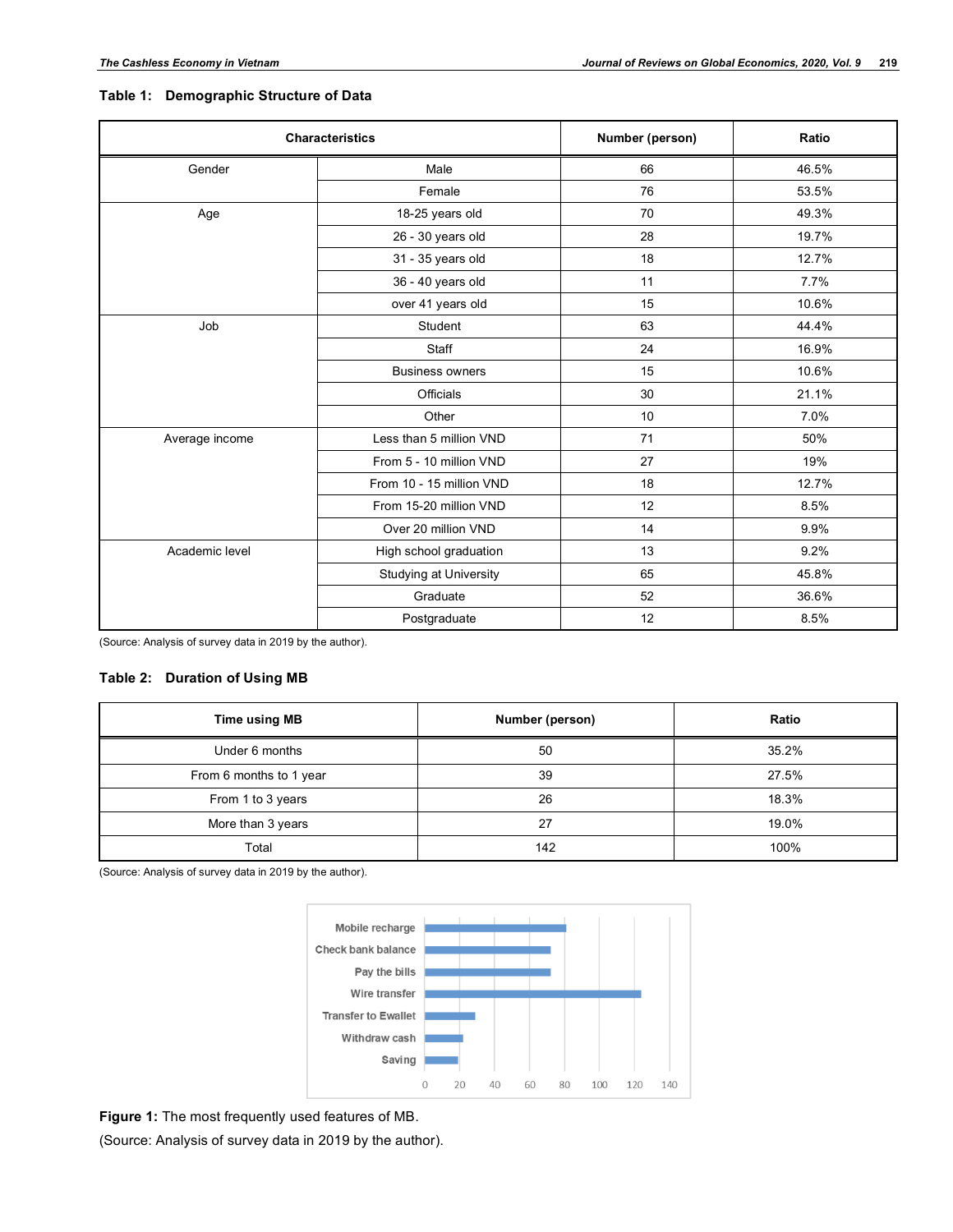

**Figure 2:** Percentage of banking transactions performed in MB (1-> 10 corresponds to 10% -> 100%). (Source: Analysis of survey data in 2019 by the author).

#### **Table 3: Descriptive Statistics**

|                                                | Sample size | <b>Minimum</b> | <b>Maximum</b> | Mean  | <b>Standard deviation</b> |
|------------------------------------------------|-------------|----------------|----------------|-------|---------------------------|
| <b>The bank transaction rate is made in MB</b> | 142         | 20%            | 100%           | 70.8% | 1.874                     |

(Source: Analysis of survey data in 2019 by the author).

year, this shows the potential of the cashless payment market is huge and also has room to promote the growth. There is a great deal of growth and transition to a cashless economy in Vietnam.

Through the survey results, we found that respondents often use MB to transfer when up to 124 people, make up 87.3%. This is also a popular form of transaction because of its fast and convenient characteristics. In addition, the other two utilities are using MB to check the balance and pay the bills are two utilities with the same usage rate of 50.7%. 57% of respondents use MB to recharge their phones. Besides, the method of transferring money to e-wallets has just been implemented by the bank, so the number of people who know and use this is not high when only 29 people choose to use, accounting for 20.4%. Respondents can also withdraw cash via this service, with 22 people making up 15%. Finally, savings accounts on MB accounted for the lowest rate with 19 people, equivalent to 13.4% using this service.

# *3.1.2. Banking transaction rate is done by Mobile banking*

The data obtained shows that the proportion of bank transactions made in MB accounts for a relatively high

proportion with the average number recorded as 70.8%. This has shown the important role of MB in the cashless economy. With the convenience and fast bringing, the development of MB will be able to help Vietnam move faster on the path of becoming a cashfree economy as the Government's goal.

# *3.1.3. The Ratio of Non-Cash Transactions to Total Spending*

The results showed that only 50% of non-cash transactions were conducted on the total expenditure. This is a much lower number than the goal of 90% of non-cash payment activities by the end of 2020. This result was done on a sample of people who used the MB app but this ratio is still very low, which shows that the government's next path to realizing its goal of becoming a cashless economy is challenging.

#### **3.2. Discussion and Proposed Solutions**

## *3.2.1. Discussion*

Vietnam has linked the Better Than Cash Alliance (associated with the United Nations Capital Development Fund) and is actively realizing the Strategy for developing non-cash payment methods during 2016-2020 and to 2030. At the same time,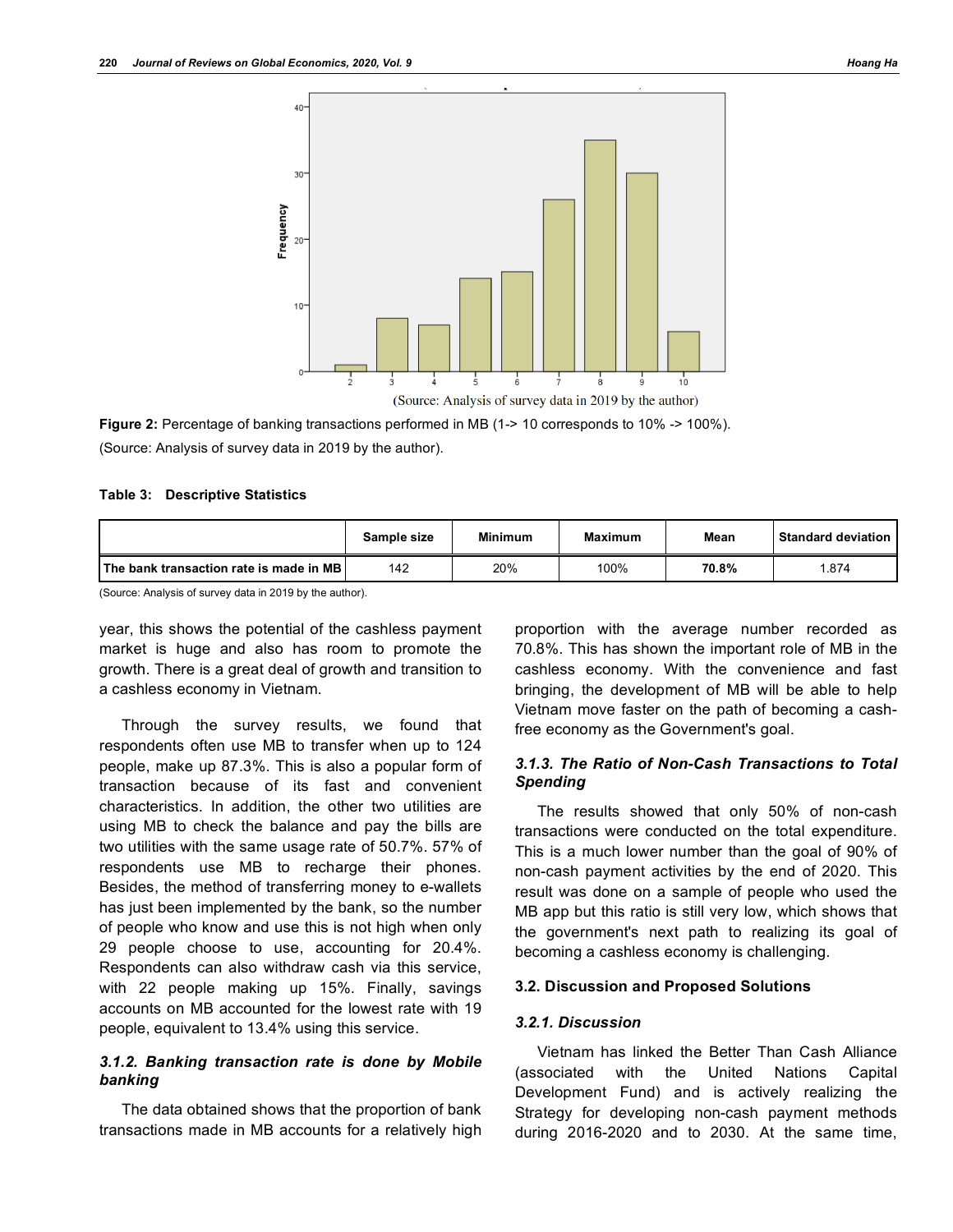

Figure 3: Percentage of non-cash transactions over total spending (1-> 10 corresponds to 10% -> 100%). (Source: Analysis of survey data in 2019 by the author).

#### **Table 4: Descriptive Statistics**

|                                                         | Sample size | <b>Minimum</b> | Maximum | Mean | Standard deviation |
|---------------------------------------------------------|-------------|----------------|---------|------|--------------------|
| The ratio of non-cash transactions to<br>total spending | 142         | 10%            | 100%    | 52%  | 2.463              |

(Source: Analysis of survey data in 2019 by the author).

Vietnam is also taking part in the development of a Financial Strategy for people at the national level to promote access to financial formal regulations for the people, in which the development of The payment system is expected to be one of the essential elements. This shows the government's determination to modernize the nation's finances. The Government has also taken many active measures to implement the roadmap for building a cashless society by 2030, such as developing new payment methods for rural areas to increase access to services. In 2020, the Government is aiming at least 70% of citizens over the age of 15 with a bank account. Government grants and social welfare systems are also being improved to ensure non-cash payments. In 2020, the goal is to reach 200 million transactions per year and at least 300,000 POS will be installed.

Along with infrastructure development, the Government also focuses on the security and safety of solutions to protect consumers. To minimize risks, the Government issued Circular No. 30/2016 / TT- NHNN in October 2016, providing regulations on payment service provision and intermediary payment services, including: provide regulations on security solutions, resolve complaints and ATM safety and legal rights for

customers and users of payment services. (State-Bank-of-Vietnam 2018)

Results from this study also showed that only about 52% of the study participants' payments were made not in cash. That means the remaining 48% of spending is in cash. Based on the survey sample, those who already have a bank card and know how to use noncash payment methods like Mobile banking, it can be seen that the road to the goal of 90% of transactions is not by cash in 2020 by the Vietnamese government will be very difficult, if not impossible, because 63% of Vietnamese adults currently do not own a bank account. Therefore, the government needs to adjust the target, or reduce the percentage of non-cash transactions, or delay the implementation of the target.

In addition, based on the results of the research, a large percentage of people use MB to perform the transfer and recharge functions of the phone because it is convenient and fast, which saves a lot of time and effort. This result also provides suggestions to further develop the use of MB among citizens, a very important tool of the non-cash economy, as provisions for free transfer when making money transfers via applications such as MB, to further enhance the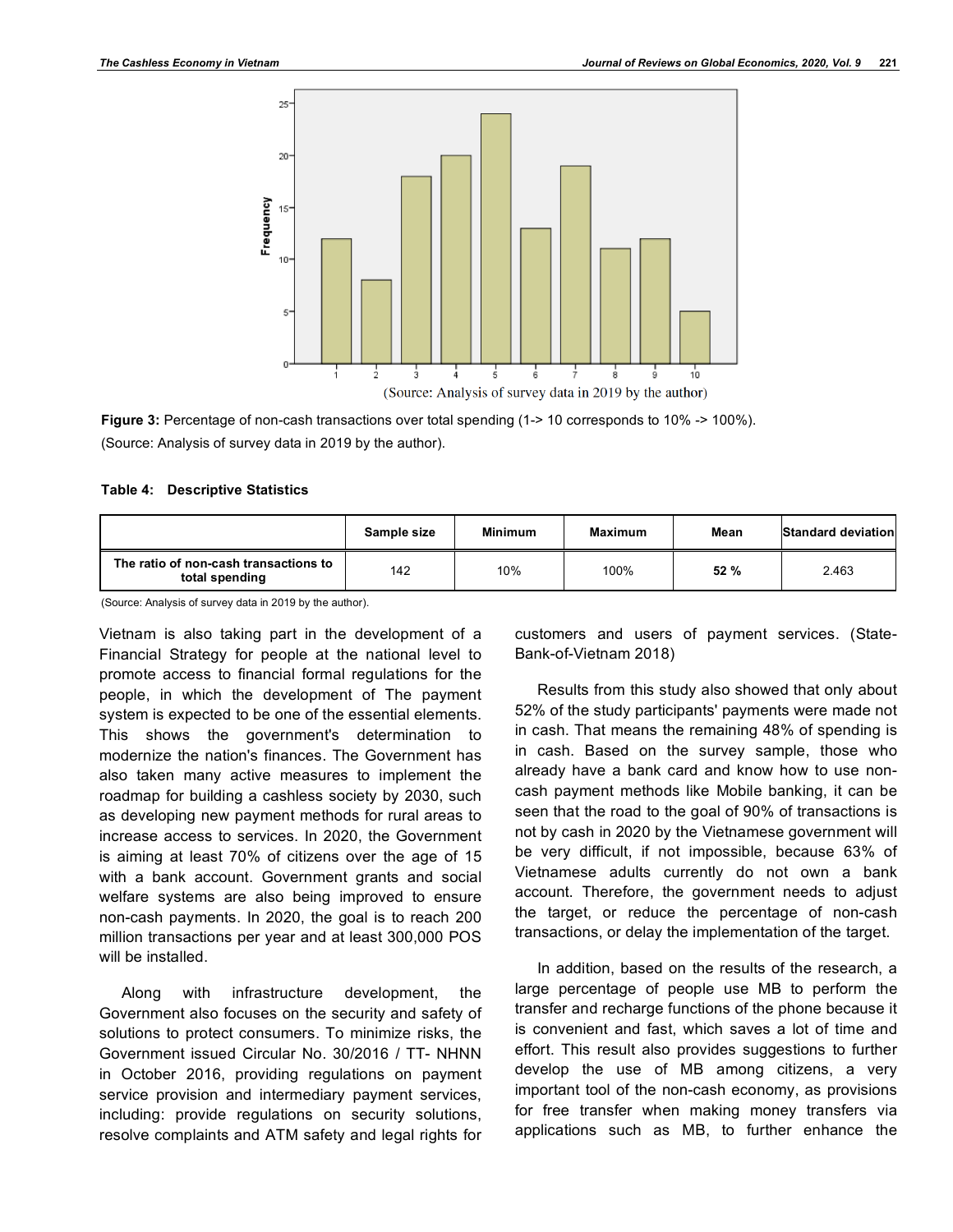promotion focus on the features most used will contribute to further promoting the dissemination of non-cash payment instruments, thereby increasing the proportion of non-cash payments on the total means of payment.

# *3.2.2. Proposed Solutions*

Based on the analysis above, we also offer these following recommendations for implementing the goal becoming a cashless economy of Vietnam:

First, to promote cashless products, services and procedures for citizens and businesses, policymakers need to disseminate financial knowledge to help citizens and businesses. identify fraudulent acts, identify risks, prevent and handle when arising problems related to non-cash payment. Simplifying the use of non-cash payment for the reason is not a consumer habit but a cashless experience that is not really as convenient as using cash.

Next, it is necessary to expand the network of equipment to accept card payments at hospitals, schools, agency taxes, customs, social security payments ... and also to pay via bank transfer. In addition, make sure that all supermarkets, shopping center and distributors take this type of card. The state should control the upgrade and maintenance of the system, avoiding the software at the payment locations that fail, resulting in loss of money and loss of customer data.

Moreover, we need research to promote the application of modern technology in authentication solutions, customer identification by electronic means to enable banks to accurately identify customers, thereby developing new payment facilities, enabling customers to easily access and use non-cash payment services. Developing more and multi-purpose cards to allow the collection, payment, tolls, social insurance, tuition and hospital fees with different forms of payment. The State Bank also needs to implement more solutions such as checking the compliance with legal documents on electronic payment and card payment; complete the safety and security framework of the payment system, protect the legitimate rights and interests of customers and payment service providers and ensure that all ATM chip cards meet EMV standards (abbreviated of Europay, Mastercard and Visa) - a global standard for cards equipped with computer chip cards and the technology used to authenticate chip card transactions, in 2020 to minimize e-commerce risks for both buyer and seller.

At the same time, the government should encourage models of cooperation between banks and payment intermediaries to provide payment products and services compatible with public and payment services. specific social security. Expanding and developing the connection between banks and electricity, water, schools, hospitals and social insurance units to process and compare information in the form of electronic data, creating favorable conditions for fast and accurate monitoring and management of revenues and expenditures with customers. Build a channel to receive and process information online so that people can reflect, update fraud, fraud, fraud, measures to identify risks, prevent and deal with activities.

Macro management agencies such as the Government, the State Bank, the Ministry of Finance, and relevant ministries and branches should quickly issue regulations and policies to create a breakthrough for card payment services such as regulates the businesses that are required to pay via card, tax reduction/refund for card payment transactions so that people and business units must use non-cash payment facilities; exempt/reduce import tax on equipment used in card payment to reduce input costs for commercial banks and payment service providers.

## **4. CONCLUSION**

Research has shown that the benefits of a cashless economy are huge: Banks reduce funding costs, the State also regulates and better controls the amount of money put into circulation, businesses control good cash flow. In particular, consumers are not only aware of the quick, convenient way to use a card or use a paid smartphone, but also by security and safety. However, in order to realize the government's ambitious goal of 90% of non-cash payments in Vietnam, it is necessary to continue improving the legal basis, payment infrastructure, and invest to improve quality and expand the scope. On the other hand, the work to ensure the security, safety and security of the payment system should be focused.

In summary, from the situation stated in the study, if Vietnam wants to target non-cash country, although the goal of 90% of non-cash payment in 2020 is almost impossible, policymakers still need to work closely with banks, local governments and businesses to be consistent in implementing the solutions proposed above.